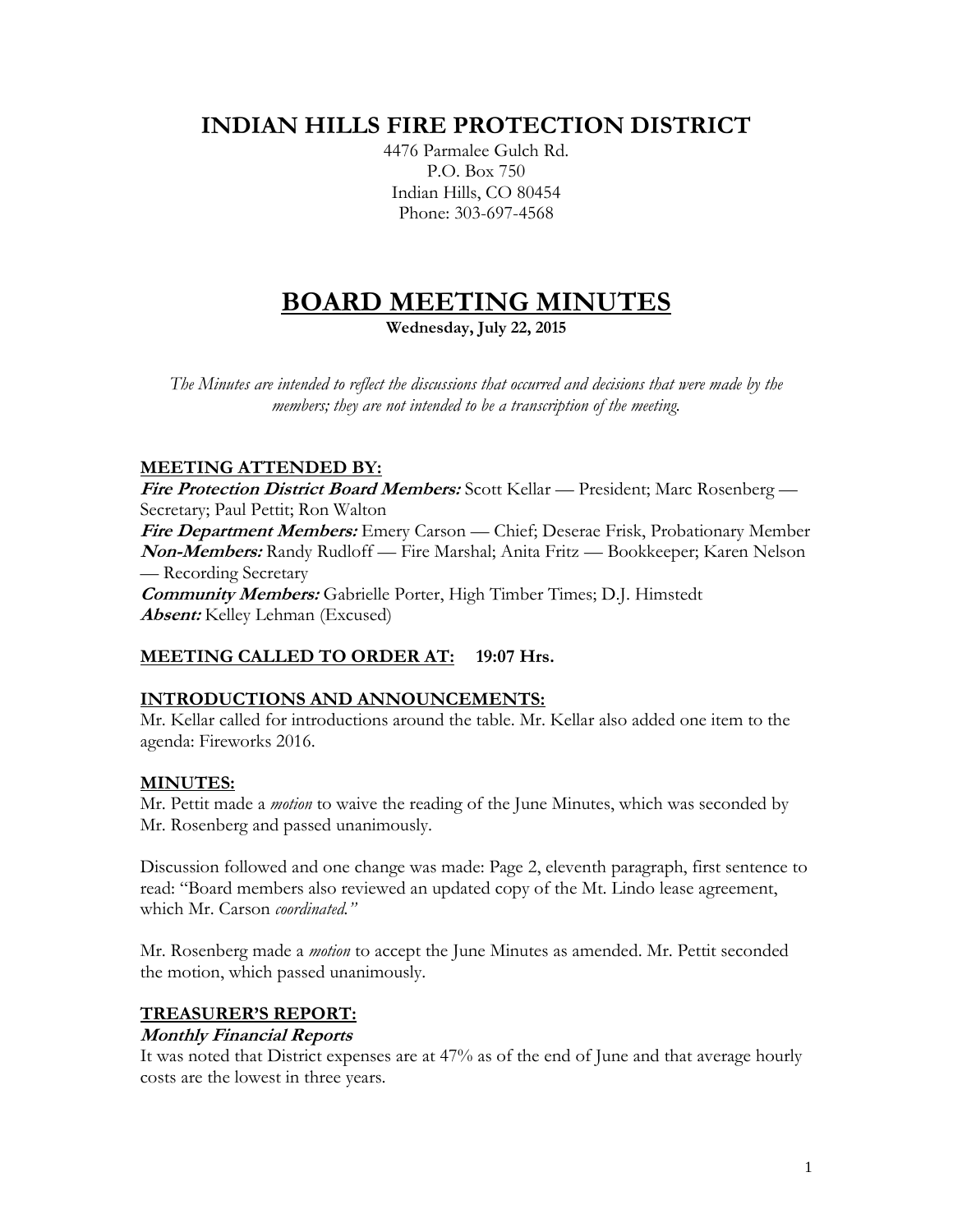In the Checks section, Ms. Fritz explained that there had been problems with the printer jamming. As a result, she said that checks #12634-12636 as well as check #12651 had been voided. It was also clarified that check #12641 to Evergreen Fire/Rescue included a charge for a new battery for apparatus 358; not apparatus 385.

In the Credit Card section, it was noted that the charge to Jefferson County Public Health was for ambulance inspections for apparatus 383 and 385.

Mr. Rosenberg made a *motion* to approve checks #12631-12653, excepting checks #12634- 12636 and 12651, plus automated payments, credit card expenses, and bank fees. Mr. Pettit seconded the motion, which passed unanimously.

#### **Auditor Update**

Ms. Fritz shared that she is looking into a different auditing firm: Wagner Barnes & Griggs and would get a quote for the District's audit. It was verified that the audit extension deadline is September 30. Ms. Fritz also stated that she'd like to establish a long-term relationship with an auditor to have some continuity.

Mr. Rosenberg made a *motion* to authorize Mr. Kellar to engage in an agreement with Wagner Barnes & Griggs to do the District's audit this year if the firm is amenable. Mr. Pettit seconded the motion, which passed unanimously.

# **DEPARTMENT/OFFICERS' REPORTS:**

#### **Fire Marshal — Randy Rudloff**

Mr. Rudloff shared that area fire marshals are working on final revisions to land development regulations, traffic impact statements, and driveway/roadway standards before the County Commissioner review the documents in early August. He stated that the driveway/roadway standards are most pertinent to the District as new requirements will affect the width of driveways and requisite pullouts on Indian Hills roads.

Mr. Rudloff also said that the former Indian Hills Equestrian Center is no longer a commercial property. He stated that the new owner has acquired the proper permits and has inspections scheduled for the following day.

Mr. Rudloff concluded by reviewing new construction in the District, including houses on Algonquin Rd. and Navajo Rd. He also said that Cameyo Rd. is being brought up to standard and will have a new gate.

# **Chief — Emery Carson**

Mr. Carson distributed a report and began by stating that the station announcement sign is being constructed and the county permit is complete. Supplies for the sign have either been ordered or have already arrived. He said that he anticipates the sign will be operational by the end of the month.

Next, Mr. Carson stated that the Mt. Lindo lease agreement has been completed. In apparatus news, Mr. Carson said that 376 needs to go back to the Rosenbauer factory to have body issues corrected. Since it is still under warranty, Rosenbauer will drive it to and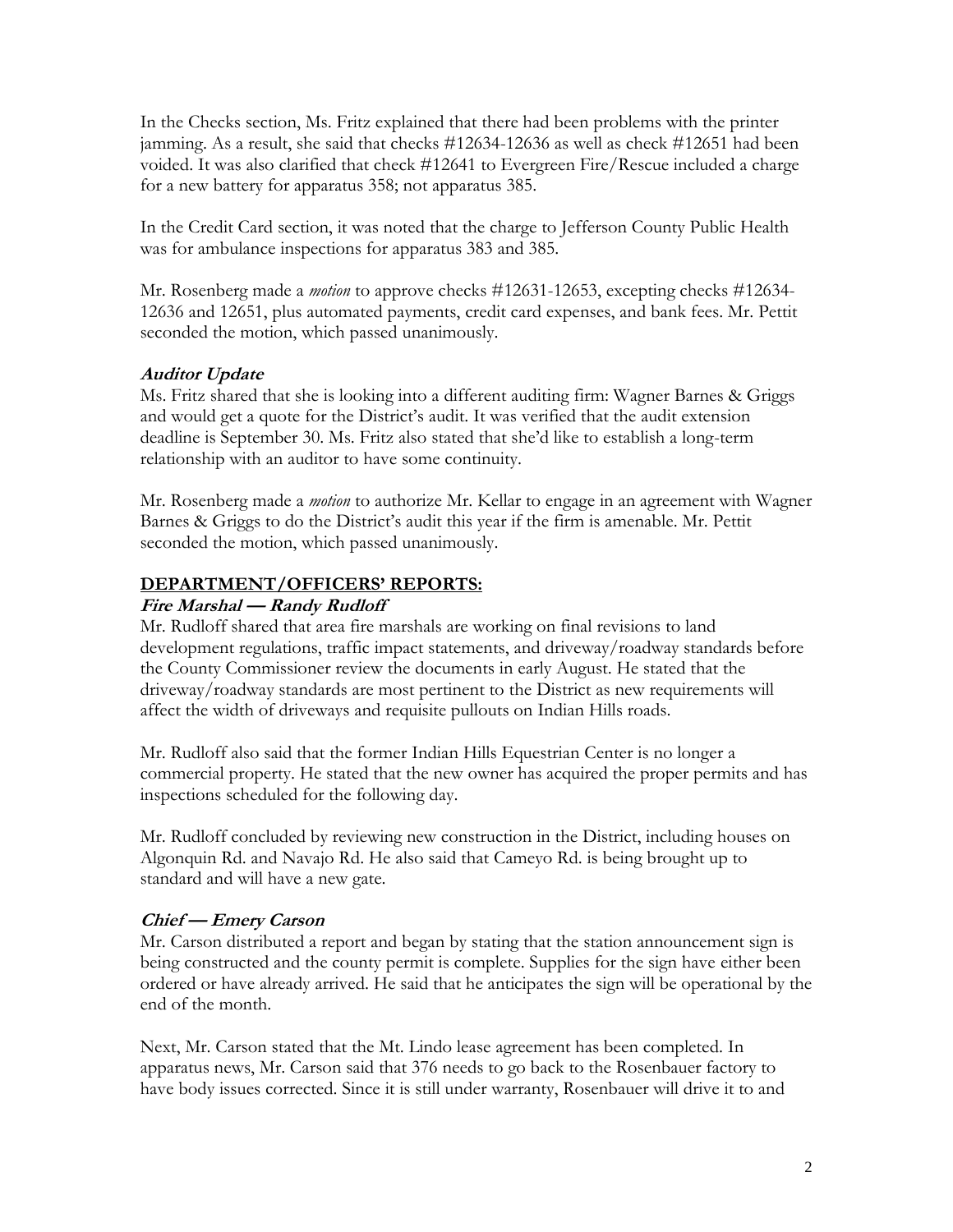from the factory. Conversation followed about the potential need to get a loaner tender while apparatus 376 is gone.

Mr. Carson concluded his report by summarizing the calls for the month, which total 12 to date. Total calls for the year stand at 129.

#### **Assistant Chief — Marc Rosenberg**

Mr. Rosenberg shared that all District apparatus has been tested and checked out. Also announced was the fact that three Department members will be attending Crew Boss training for Wildland and three or four members will be attending Fire Academy.

#### **Fire Captain — Scott Case**

Not present.

**EMS Captain — Bob Fager**

Not present.

# **OLD BUSINESS:**

#### **Station Repairs**

Mr. Carson distributed bids for a new station roof from three companies. It was noted that a few bids are still outstanding. Mr. Kellar suggested that a Special Meeting be scheduled when all bids are in to select a contractor. It was also mentioned that the interior drywall will need to be repaired after the new roof is installed.

#### **Fireworks 2016**

Mr. Kellar expressed that he'd like to schedule a meeting with community members to discuss options for fireworks next summer and the role the fire department is willing to play in a fireworks display. After brief conversation, it was agreed to schedule a meeting for Thursday, August 19 at 7 pm.

#### **NEW BUSINESS:**

#### **Topper for 358**

Mr. Carson expressed that he'd like to look into getting a topper for apparatus 358. He estimated the cost at \$1,000-2,500. It was agreed that he should get quotes to bring to the next Board meeting.

# **Radio Maintenance at Mt. Lindo**

Mr. Carson distributed copies of a bid from QDS Communications regarding the District's Mt. Lindo communications site. It was acknowledged that a time and materials contract for repair and maintenance is needed. Discussion followed about what needs to be done at the site at this point. Mr. Carson also shared that a county consolidation meeting is being held August 8.

# **Chief's Review**

Mr. Kellar announced that Mr. Walton will take the lead in getting feedback from members regarding the Chief's performance.

# **ADJOURNED AT: 20:07**